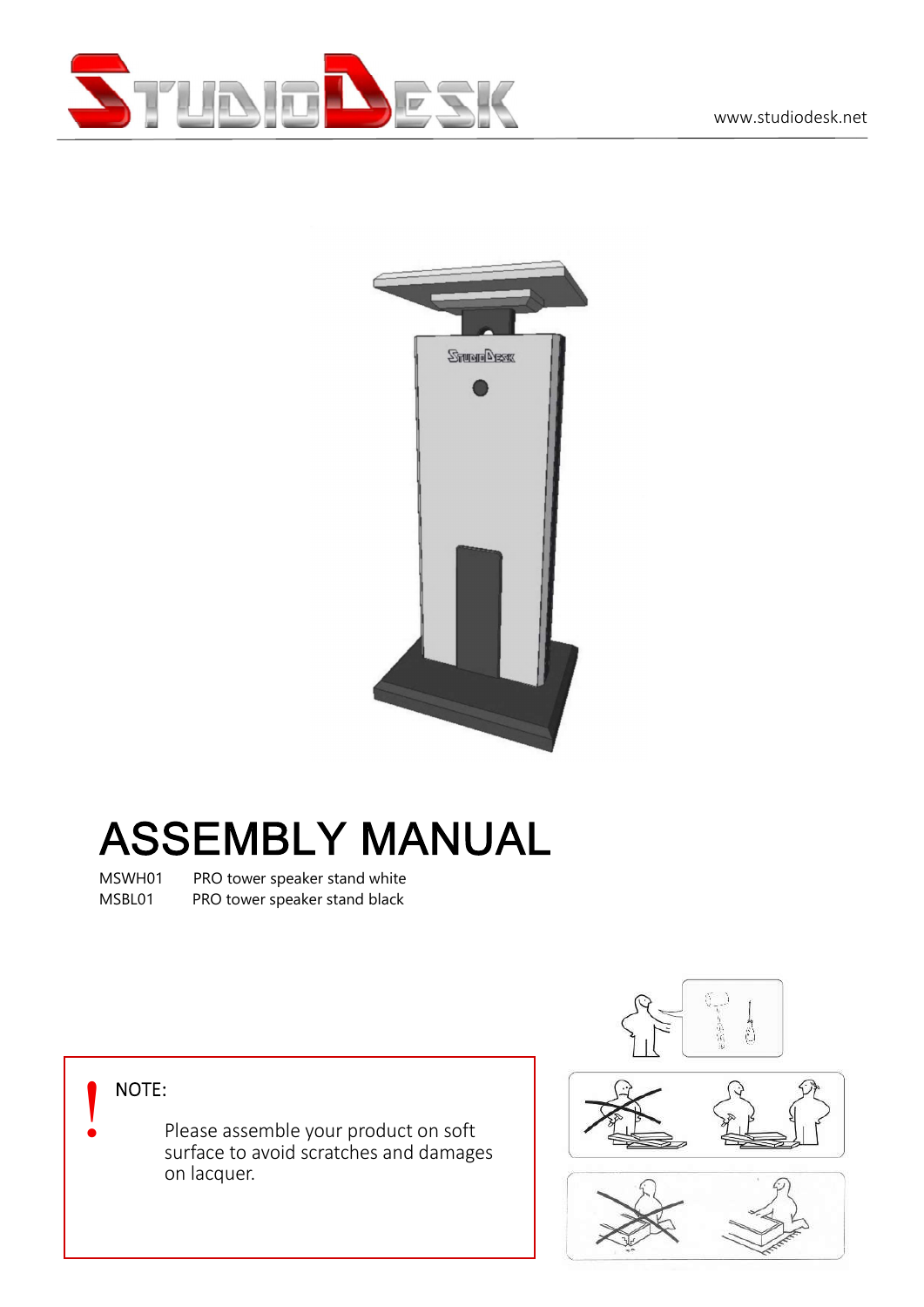

## Thank you for making StudioDesk your desk of choice!

Before beginning assembly of your stand, let's get familiar with the parts you have received in your package. Please match the corresponding numbers on this page with the drawings.



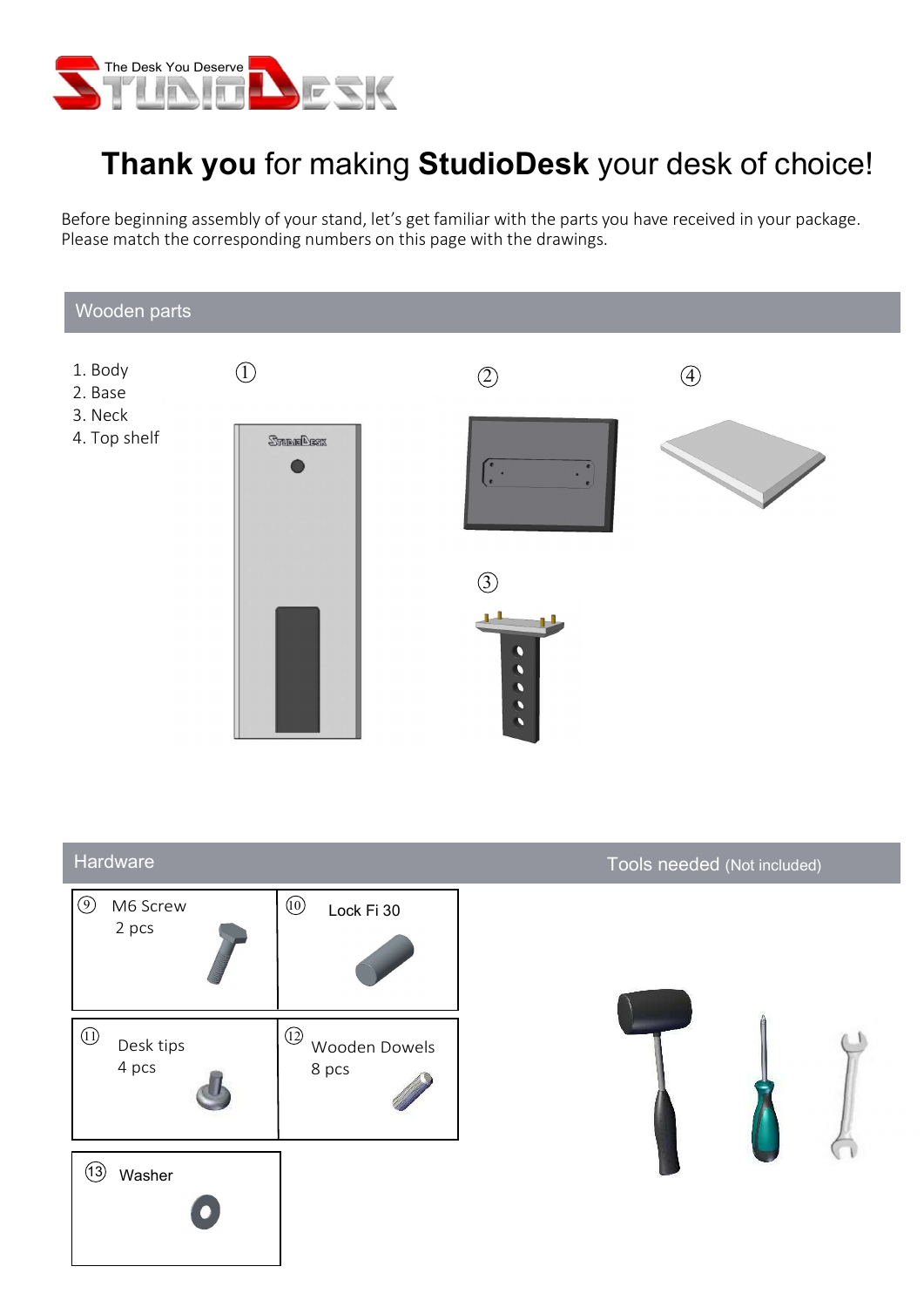